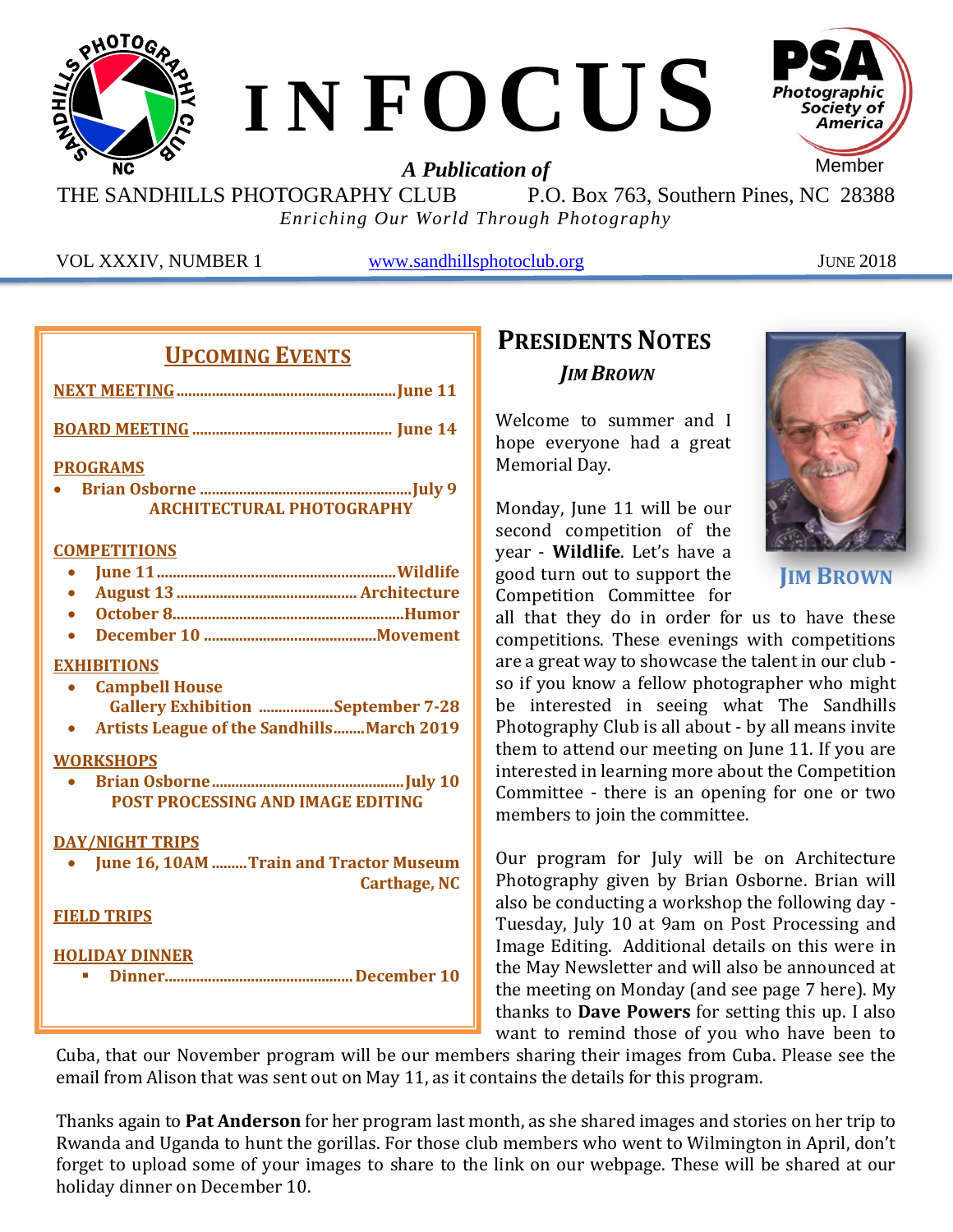# **TREASURER'S REPORT** *– Bonny Henderson, Treasurer*

APRIL 2018

Checking Account

| <b>Savings Account</b> |  |
|------------------------|--|
|                        |  |
|                        |  |
|                        |  |

#### TOTAL FUNDS

# **MEMBERSHIP NEWS,** *Judy Nappi:*

Our May meeting was filled with guests who found out about us through Facebook, our website and through friends. Altogether there were 10 guests and 8 of those were invited by members. If you know someone that shares your love of photography or is just getting started on their journey, think about encouraging them to come to one of our meetings. We'd love to have them.



**JUDY NAPPI**

For the month of May membership totals 88 consisting of 61 individual memberships, 2 honorary memberships, 24 family memberships and 1 student membership.



Remember our fallen heros. They are the reason that we are free.

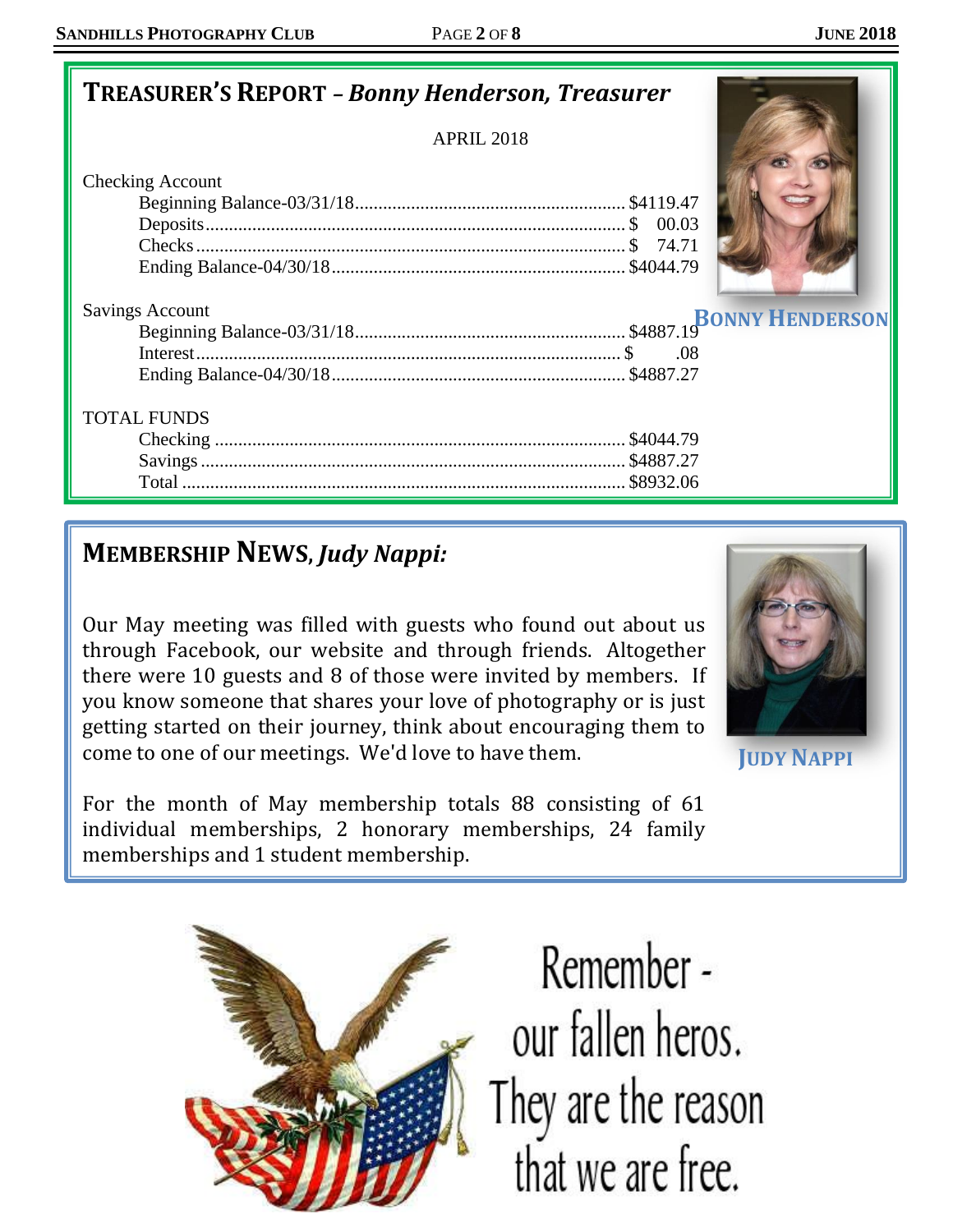## **COMPETITIONS,** *Gisela Danielson, Lana Rebert, Dennis Snipes*

After a slow start, your entries finally started coming in for the Wildlife competition. We should have a terrific night at our next club meeting. The judge, Vinny Colucci, said you didn't make his job easy, and he looks forward to meeting you at the meeting on June  $11<sup>th</sup>$ . Here is Vinny's website:



[www.vinnycolucci.com](http://www.vinnycolucci.com/)

We found most entries were named & sized appropriately. Yeah! A learning curve can be observed. However, if you have any question we are here to help. All emails should be directed to [competitions@sandhillsphotoclub.org.](mailto:competitions@sandhillsphotoclub.org)

Start thinking about the August Competition, **Architecture**. Photography of a man-made building or similar structure including the interior or exterior elements. Can include all or part of the building.

Digital: Standard/Minimal post processing for Classes A and B. Unrestricted processing for Class C**. Three year time limit.** 1to 2 images to be submitted to SmugMug.

Don't forget that entries have to be submitted the month prior to the competition; which will be Saturday, July 14<sup>th</sup>. The judge for this competition is Rad Drew, a creative tech photographer. Since he lives in Indianapolis, he will be a remote judge. However, do check out his website: [www.raddrewphotography.com](http://www.raddrewphotography.com/)  His article was featured on this month's cover of PSA Journal Magazine, *The Age of the iPhone*, along with one of his photos.

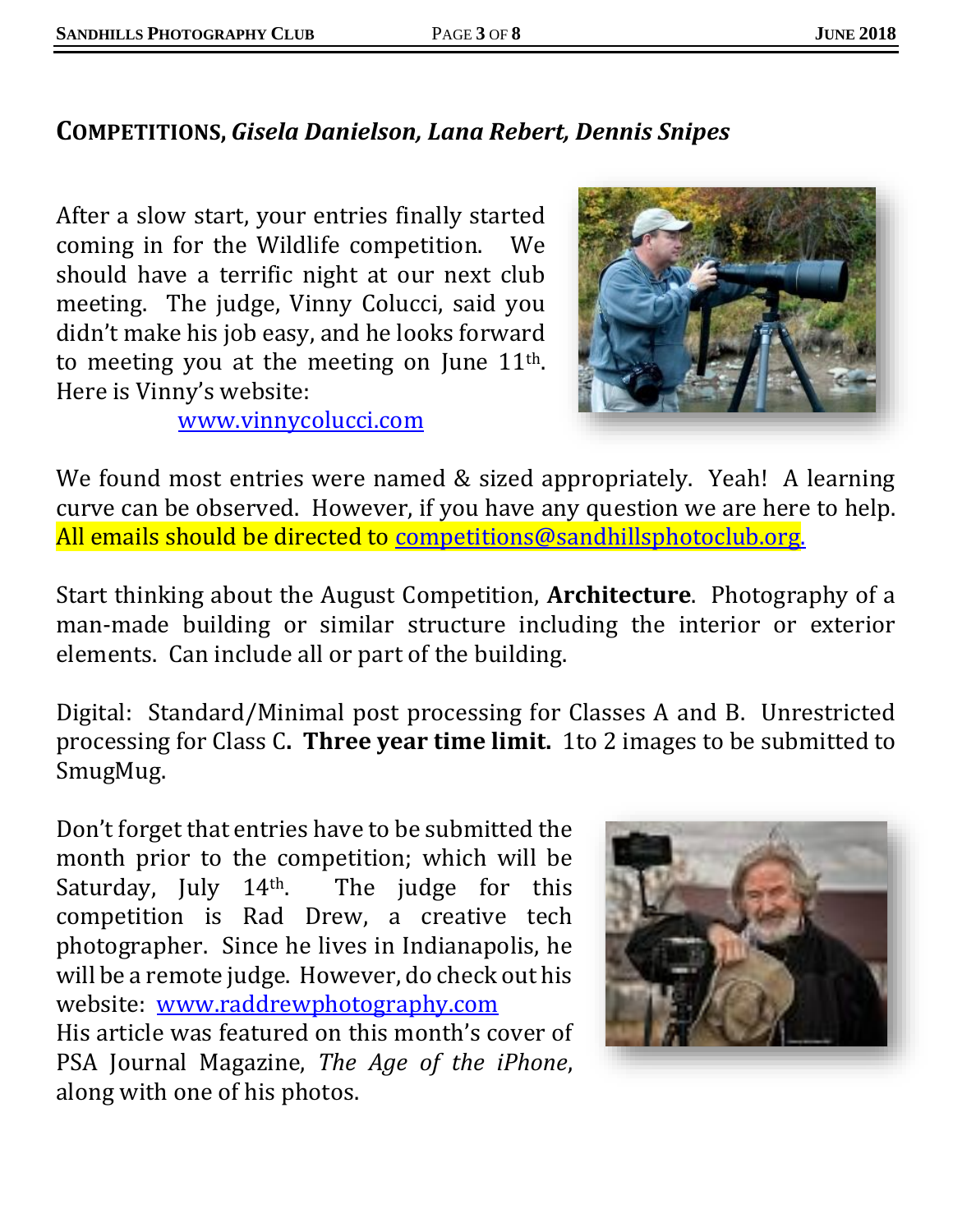## **EXHIBITIONS –** *Susan Capstick and Marti Derleth*

Many thanks to those of you who came out to the Olde Carthage Farm for a morning shoot with the Artists League Members. It was a perfect morning with mist and the slowly emerging sun. There are some great pictures on Facebook and the club's website. We will be scheduling another one for the fall. These are in preparation for our combined show in March of next year.



**SUSAN CAPSTICK MARTI DERLETH**

But now it's time to prepare for our upcoming September show **BEYOND THE LENS** at the Campbell House Galleries. I

hope to hear from many of you by the end of the month with the information about your photo submissions. Here are the important deadlines and details.

• **Monday, June 25** - Deadline for letting us know that you will be participating in the exhibit. We need to know the title of your artwork, the size, and price. You can submit 2 pieces. Email the information to *derleths@nc.rr.com*. John German has set up this Upload [Link for Campbell House.](https://sandhillsphotoclub.smugmug.com/upload/9t7bBt/2018campbellhouseexhibition) Please upload your entries to that link so that we can access photos to use for the publicity for the show.

You will receive a confirmation and regular reminders from me beginning Tuesday, June 26.

- **August 14** Invitations will be mailed by the Arts Council. We will email a copy to all SPC members so that you can share that with friends and family.
- **Tuesday, September 4** Art work is to be dropped off at Campbell House. We will let you know the specific time when we know.
- **Friday, September 7 – Opening reception from 6 to 8 p.m.**
- Friday, September 28 Exhibit Ends.
- Monday, October 1 Pick up your artwork.

#### **The following are the requirements of the Arts Council:**

Works previously exhibited in the Campbell House should not be included.

The ACMC/Campbell House Galleries will pay the artist 65% of the retail sales price on any works sold, keeping as a commission 35% of the retail sales price.

Artwork must be properly wired for hanging (no saw tooth, tacks, clips or metal hangers). When pulled taut the center of the hanging wire must be 3 inches below the top of the artwork (1 inch for small pieces with a height of 15 inches or less). Framed photographs must be under glass or plexiglass with mats which are white, black, or a neutral tone. Gallery wrapped canvases and metal prints are acceptable with appropriate hanging wire. **The artist's name, the title and price must be affixed to the back upper left side.**

Please let us know if you have any questions about the preparation of your artwork.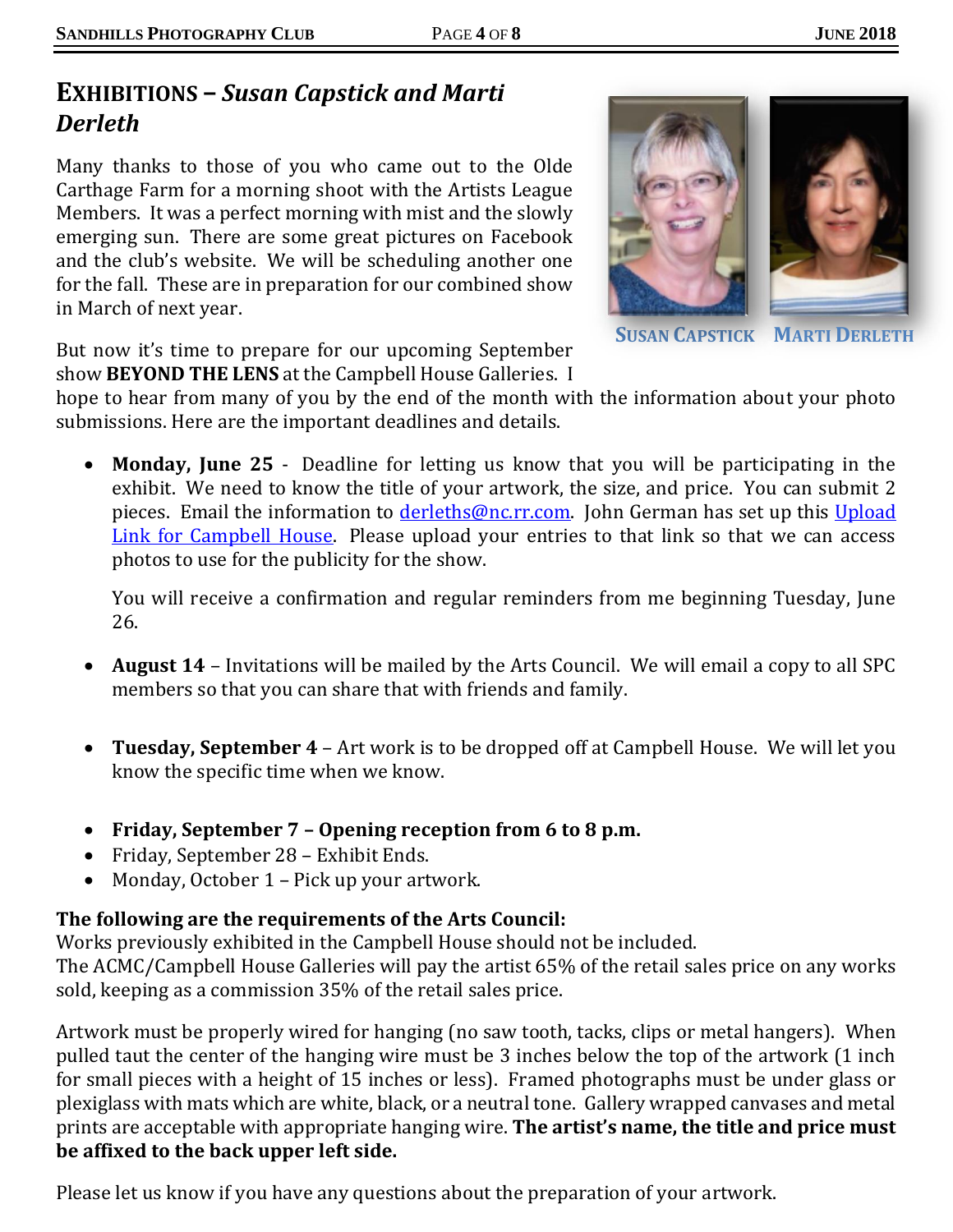## **FALL FIELD TRIP -** *Marilyn and Joe Owens*

Now that summer seems to be here it is time to mark your calendar with the dates of the Fall Field Trip, *October 28-31*, Sunday-Wednesday. The fall trip this year is to the area of **Greenville, SC** and the mountains to the west of it. What we can shoot are bridges, waterfalls, downtown Greenville, sunrises, sunsets, old plantation houses, a Quilt Trail, and lots of fall foliage, if Mother Nature gets her act together. We will be staying in Travelers Rest, which has shops, good restaurants and for those who like a long walk, the Swamp Rabbit Trail that ends in downtown Greenville. More details will be coming as we get things finalized.

## *A note from Marilyn:*

Whenever I ask for suggestions for future field trips, everyone always wants to know where we have gone before, so I have compiled a list of all the field trips since they restarted in 2006. I have included those who coordinated each trip so that we can all appreciate the efforts spent by those members.

|      | <b>SPRING</b>      |                      | <b>FALL</b>          |                        |
|------|--------------------|----------------------|----------------------|------------------------|
| 2006 | Charleston, SC     | Roy Kita             | Brevard, NC          | Len Barnard            |
| 2007 | Wilmington, NC     | Len Barnard          | Williamsburg,        | Len Barnard            |
|      |                    |                      | VA                   |                        |
| 2008 | <b>Outer Banks</b> | <b>Jill Margeson</b> | Boone, NC            | <b>Jim Davis</b>       |
| 2009 | New Bern, NC       | Don & Brenda         | Cherokee, NC         | Jill Margeson & Kathy  |
|      |                    | Hiscott              |                      | Green                  |
| 2010 | Murells Inlet, SC  | Jill Margeson &      | Asheville, NC        | Dave Powers            |
|      |                    | <b>Kathy Green</b>   |                      |                        |
| 2011 | Old Salem, NC      | Barbara Milson       | <b>Blowing Rock,</b> | Dave Vercick           |
|      |                    | and Suzanne          | N <sub>C</sub>       |                        |
|      |                    | Kirkson              |                      |                        |
| 2012 | Savannah, GA       | Jill Margeson &      | Mt. Airy, NC         | Linda Piechota         |
|      |                    | Linda Piechota       |                      |                        |
| 2013 | Charlotte, NC      | Dave Powers          | FotoFest             | <b>Jill Margeson</b>   |
| 2014 | Elizabeth City, NC | Linda Piechota       | Asheville, NC        | Tom Fagan & Bill Bower |
| 2015 | Beaufort, NC       | Tom and Bill         | Staunton, VA         | Tom and Bill           |
| 2016 | Charleston, SC     | Tom and Bill         | Boone, NC            | Tom and Bill           |
| 2017 | Brevard, NC        | Tom and Bill         | Outer Banks, NC      | Tom and Bill           |
| 2018 | Wilmington, NC     | Tom and Bill         | Greenville, SC       | Joe and Marilyn Owen   |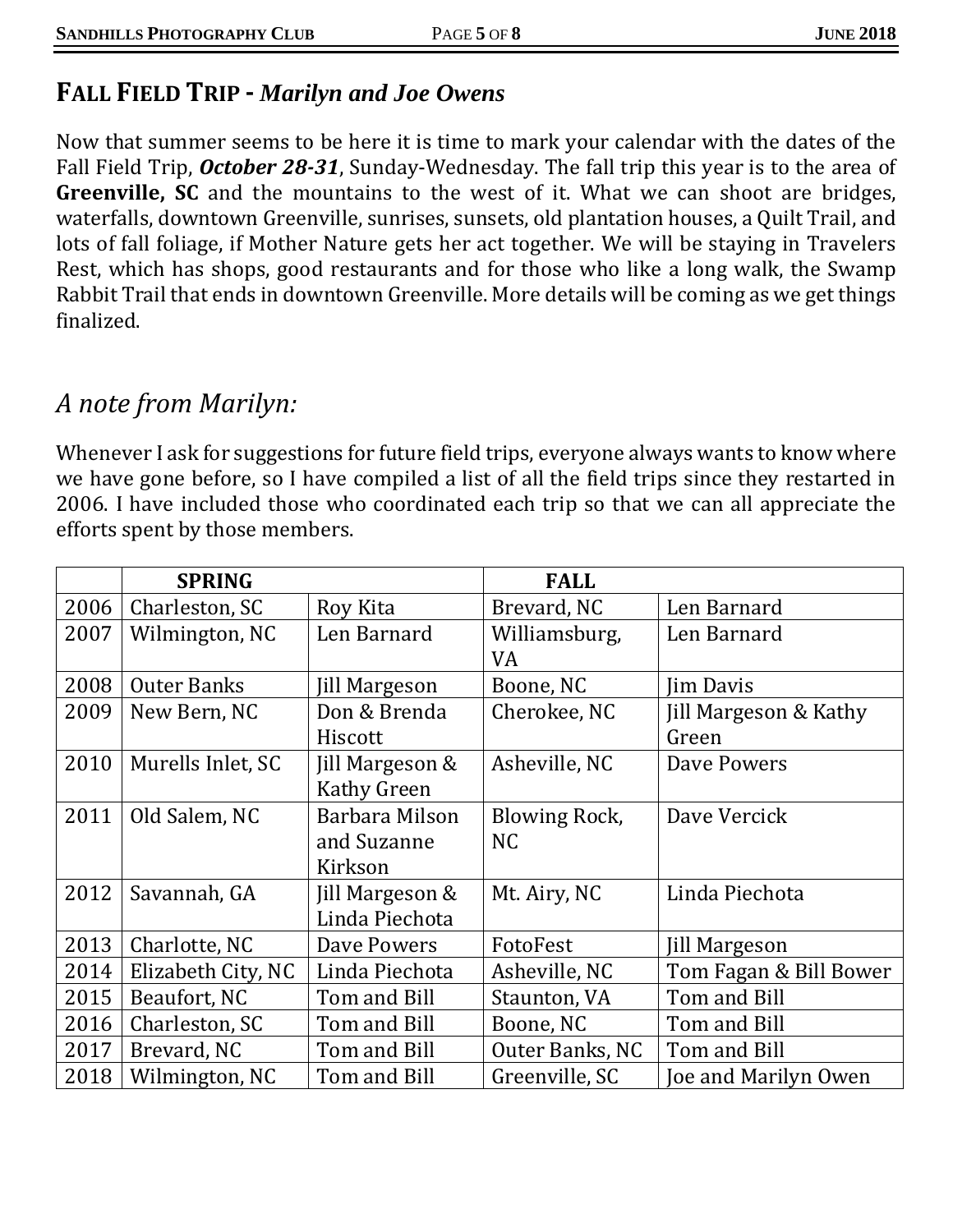# **JULY PROGRAM AND WORKSHOP**

JULY 9, 10, 2018

The SPC Board is excited to announce that **Brian Osborne** (thephotoclassroom.com) will be making his third visit to our club. In previous visits, we have enjoyed workshops and programs from Brian on Flash Photography, Low Light Photography, and Thinking like a Pro. All of Brian's programs have received great reviews and we look forward to his returning to our club.

On **July 9, 2018**, he will be presenting a program on **ARCHITECTURAL PHOTOGRAPHY**. This will be timely because our August competition is Architecture.

This program will cover all aspects of architectural photography, both exterior and interior. Also covered will be lighting, angles, equipment and more. We will also learn post processing tips to correct distortion in our images.



On **July 10, 2018**, Brian will present a workshop on **POST PROCESSING AND IMAGE EDITING.** This class will be held at the Sandhills Horticultural Center at Sandhills Community College from 9:00 AM to Noon.

This workshop will involve the participants. We will be asked to submit two photos, one the original and the second, our edited version. Brian will select several photos and offers tips on improving the images and offer examples of how he might edit the photos for maximum impact.

This program is very popular in the Charlotte area. There will be a fee for this workshop to cover expenses. This class is offered at \$60 in Charlotte but will be offered at a much lower price to our club. More information will follow soon about registration. **Please mark your calendars for July 11 and 12.**

#### **REFRESHMENTS,** *Neva Scheve:*

We have volunteers providing refreshments for every monthly meeting for the rest of the year. Thank you so much!

#### *Neva*

#### **2018 Refreshment Schedule**

| June      | Frank Dalmau                  |  |
|-----------|-------------------------------|--|
| July      | Donna Rotondo, Cathy Locklear |  |
| August    | Dave And Cheryl Powers        |  |
| September | Nancy Brown, Lana Rebert      |  |
| October   | Linda Piechota                |  |
| November  | Potluck                       |  |
| December  | <b>Holiday Party</b>          |  |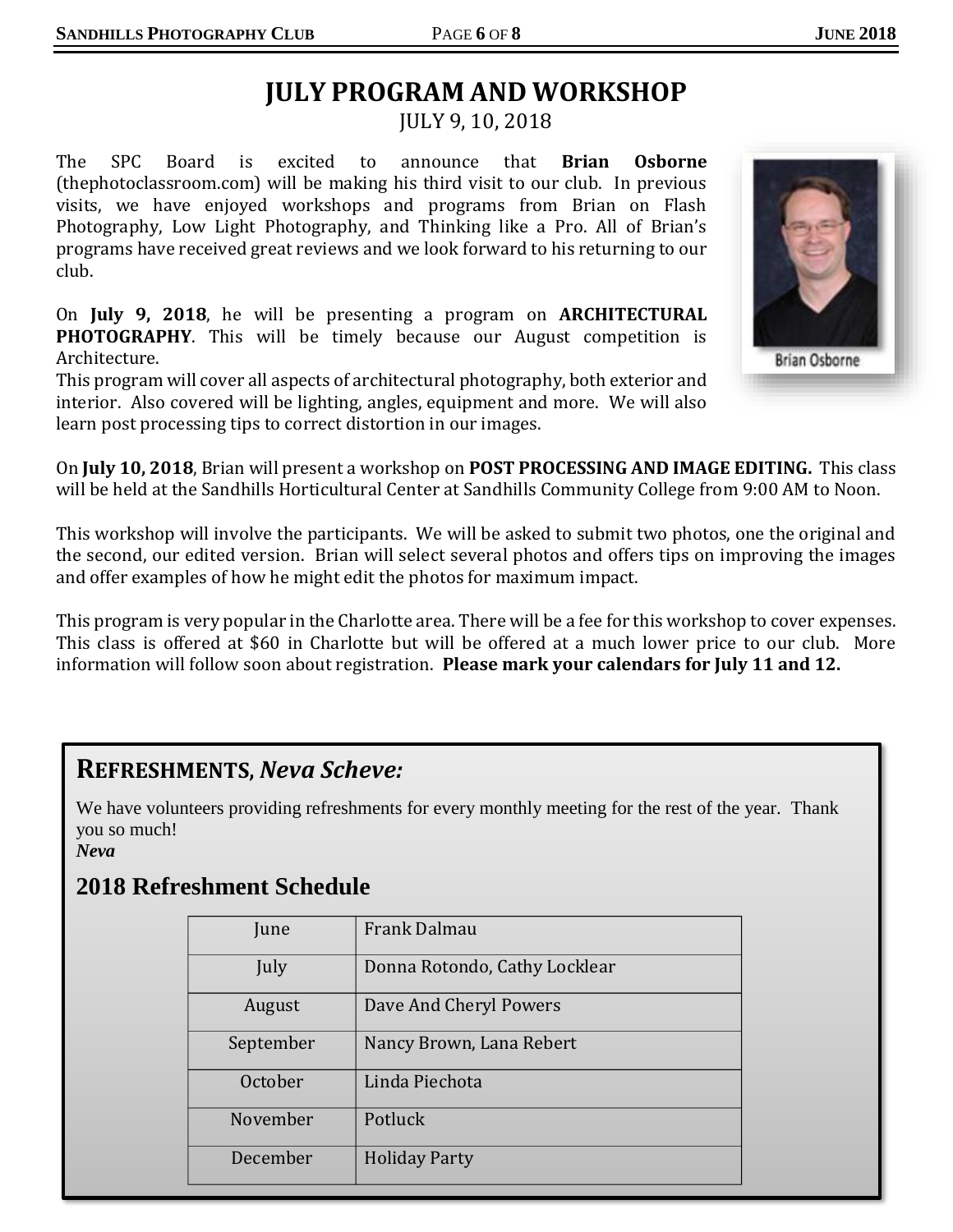

#### **SANDHILLS PHOTOGRAPHY CLUB'S WEBSITE WWW.SANDHILLSPHOTOCLUB.ORG**

#### **Website**

#### **Campbell House Exhibition***:*

*Use the upload link below to upload exhibition entries for this September's exhibition at Campbell House Gallery:*

**[Upload Link for the 2018 September Exhibition at Campbell House](https://sandhillsphotoclub.smugmug.com/upload/9t7bBt/2018campbellhouseexhibition)**

#### **Notes**

*This month's featured gallery on the club website is for* **[Pat Anderson.](https://sandhillsphotoclub.smugmug.com/Member-Galleries/Pat-Anderson/Photography-by-Pat-Anderson)** *These are her images from the Africa Gorillas Program. Click the feature button on the home page for his gallery.*

*Just a reminder, there are links to Adobe CC Cloud Photography Plan and to Google's free Nik Collection at the bottom of the home page of the website. This has been bought and it seems will be supported by DXO going forward.* 

*There is now a "Subscribe Now" button on the home page to subscribe to the club's monthly newsletter. As of this month we have 28 subscriptions from nonmembers.*

## **Member Galleries**

*Members who would like a personal gallery should let me know at [website@sandhillsphotoclub.org](mailto:website@sandhillsphotoclub.org) , and I will send an upload link for their use. See the website "Member Galleries" page for instructions on sizing, etc. This link will continue to work but if you wish to change images, I must delete the old ones. You can upload at will. If you have lost your link, just let me know and I will resend it to you.*

*If you have a personal website, please let me know and I can provide a link on the "Member's Galleries" page for you. Please view the member's websites & galleries on this tab on the club website.*

*Thank you, John German*

*PS: Please email any errors that you may notice on the website. I will correct them as soon as possible.* **[website@sandhillsphotoclub.org](mailto:website@sandhillsphotoclub.org)**